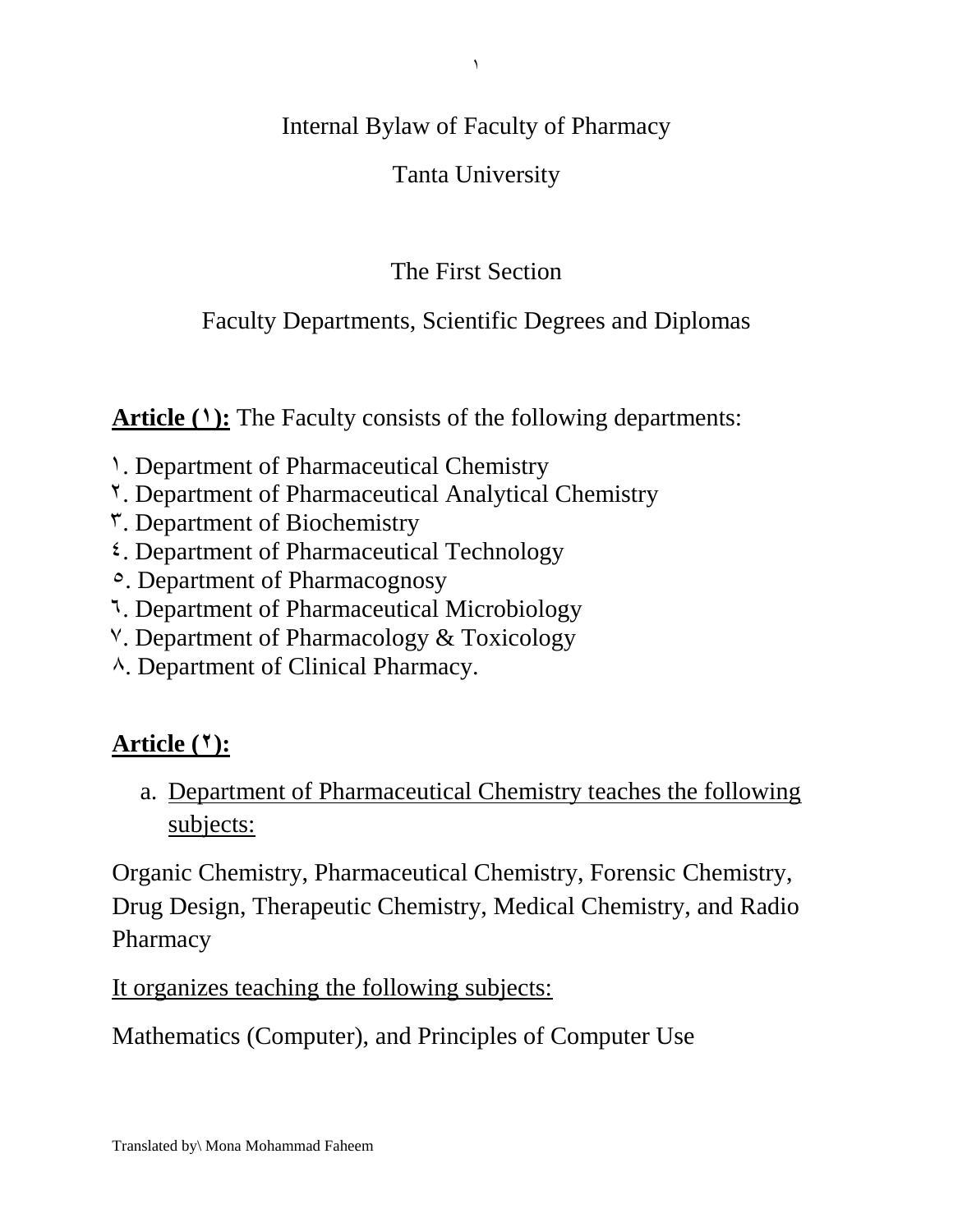b. The Department of Pharmaceutical Analytical Chemistry teaches the following materials:

Analytical Chemistry, Instrumental Analysis, Drug Control, and Food **Chemistry** 

- c. The Department of Biochemistry teaches the following subjects: Biology, Biochemistry, and Clinical Biochemistry
- d. Department of Pharmaceutical Technology teaches the following subjects:

Pharmaceutics, Physical Pharmacy, Pharmaceutical Formulations, Biochemistry, Industrial Pharmacy, (Physical) Drug Control, Advanced Pharmaceutical Technology, Pharmaceutical Engineering, Cosmetics, and History of Pharmacy and Pharmacy Legislations

It organizes teaching the subject of:

Planning and Marketing of Medicines

e. Department of Pharmacognosy teaches the following subjects:

Medicinal Plants, Drugs, Chemistry of Crude drugs, and Biosynthesis of Natural Products

It organizes teaching the following subjects:

English Language - Second Foreign Language

f. Department of Pharmaceutical Microbiology teaches the following subjects:

Biology, Microbiology of Diseases, Pharmaceutical Microbiology, Drug (Microbiological) Control, and Public Health

It organizes teaching the following subjects: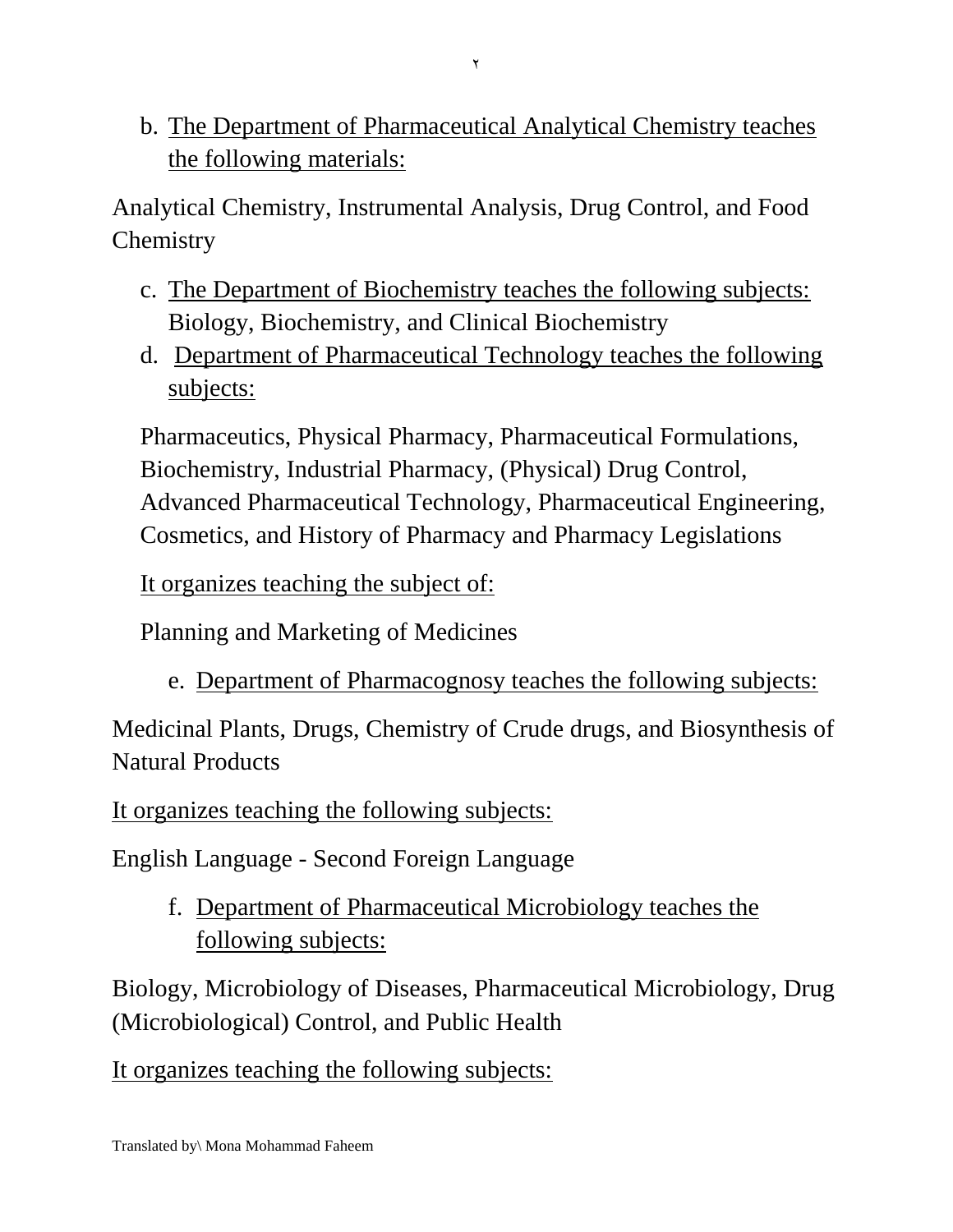Parasitology - Pathology of Diseases

g. Department of Pharmacology and Toxicology teaches the following subjects:

Biostatistics, Pharmacology, Toxicology, Bioassays, and Drug (Microbiological) Control

It organizes teaching the following subjects:

Anatomy, Histology, Physiology and Poison Control

h. Department of Clinical Pharmacy teaches the following subjects:

Clinical Pharmacy, Professional Pharmacy and Drugs' Interactions, Therapeutics, Drug Information, Hospital pharmacy, and Pharmacokinetics

It organizes teaching the following subjects:

Pharmacy Orientation, Sociology, Psychology, Pharmaceutical and Medical Terminology, and Health Care Administration

# Article  $(*)$ :

 Based on a request from Faculty of Pharmacy, Tanta University grants the following degrees and diplomas:

First: The Bachelor's degree in Pharmaceutical Sciences

Second: The Master's degree in Pharmaceutical Sciences

Third: The PhD degree in Pharmaceutical Sciences

Fourth: Postgraduate diplomas in the following specializations:

1- Drug Control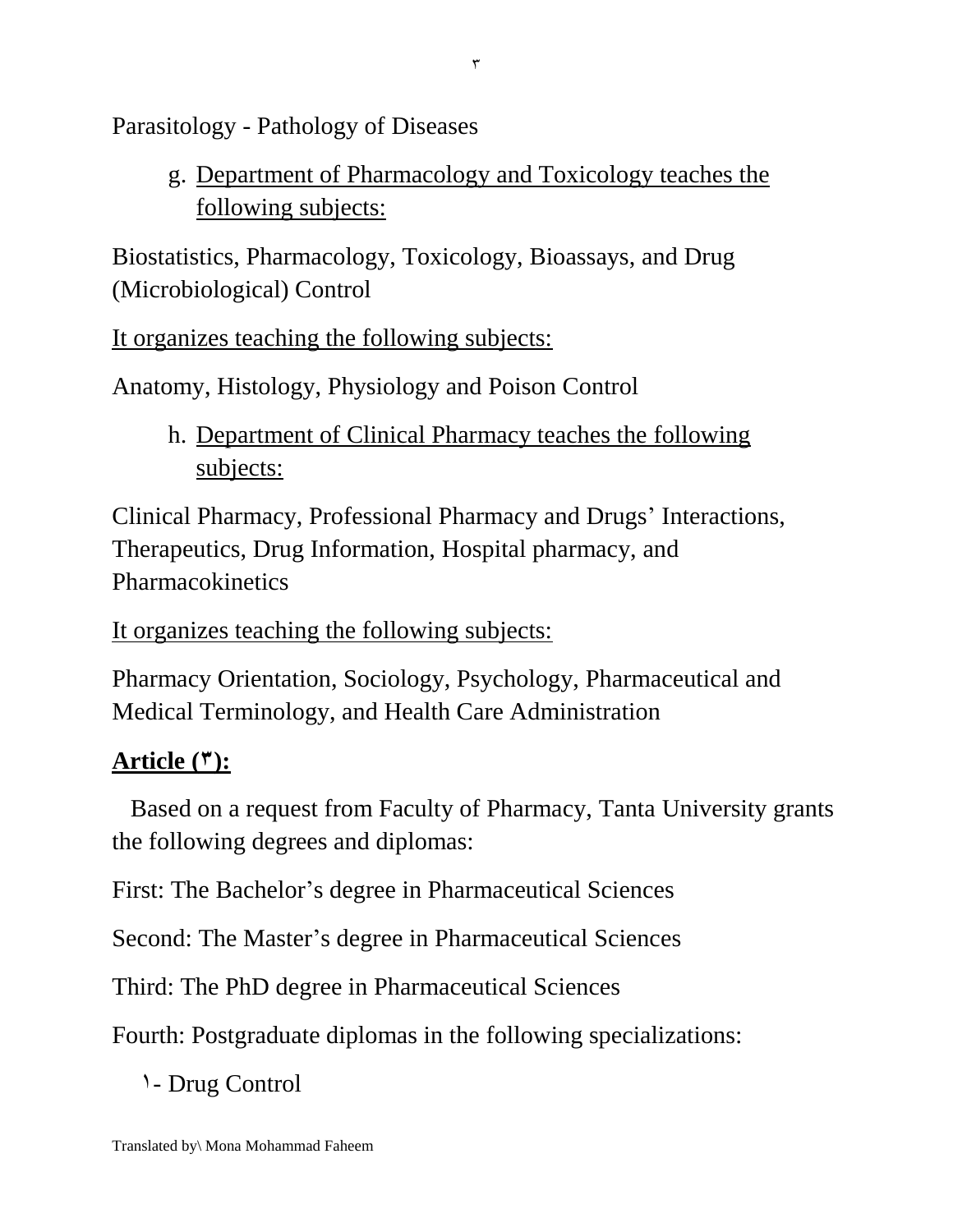2- Biochemical analysis

# 3- Pharmaceutical Technology

- 4- Microbiology
- 5- Hospital Pharmacy
- 6- Clinical Pharmacy

The Second Section

The Bachelor's degree in Pharmaceutical Sciences

### **Article (4):**

Translated by\ Mona Mohammad Faheem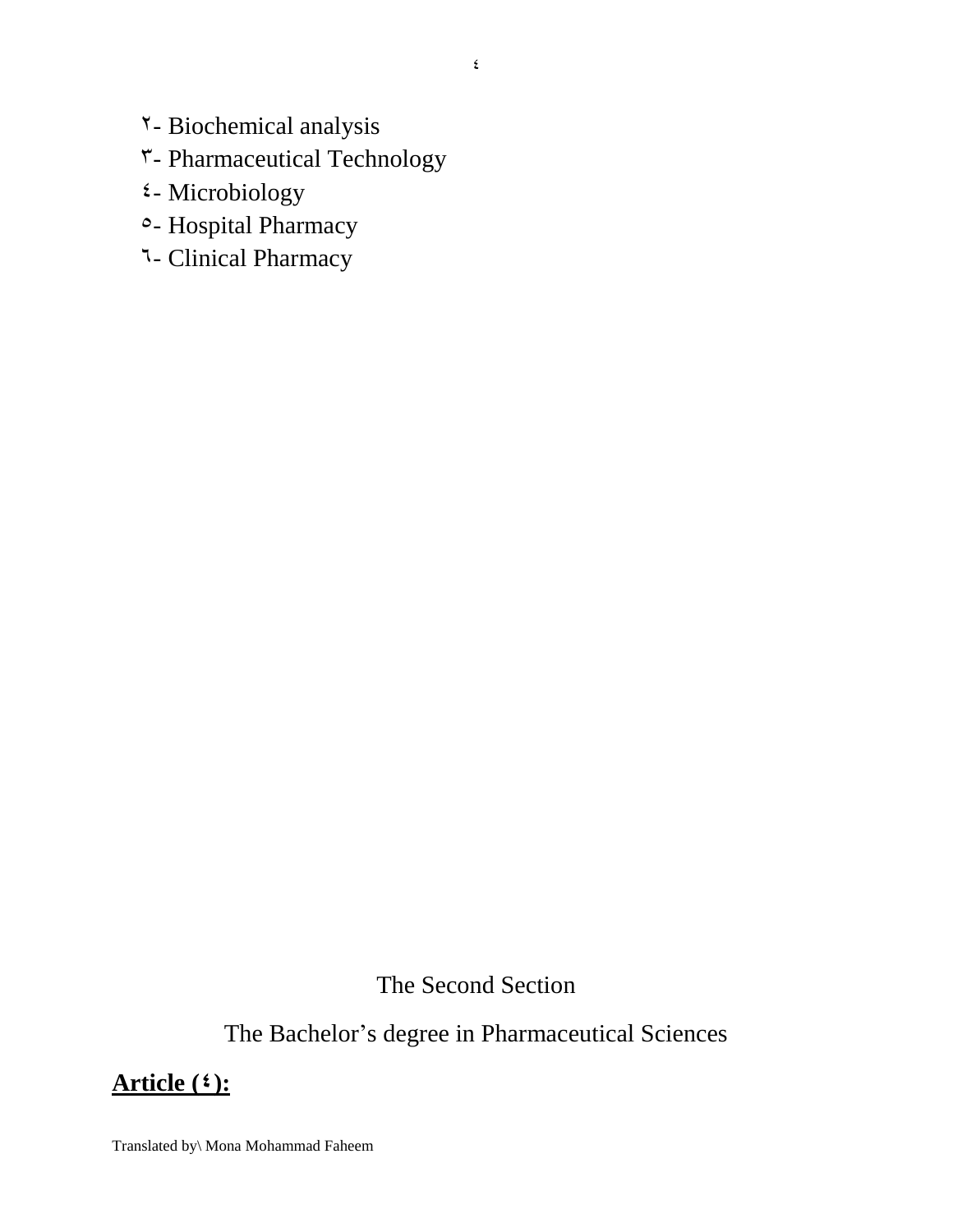A student has to study  $14 \cdot \text{accredited hours}$  at least to gain the Bachelor's degree and has to spend  $\mathfrak{t}$   $\cdots$  training hours at least in pharmaceutical institutions.

# **Article (5):**

The subjects taught for gaining the Master's degree in Pharmaceutical Sciences:

a. Compulsory Subjects:

Medicinal Plants, Biology, English, Biostatistics, Pharmacy Orientation, Anatomy, Histology, Mathematics (Computer), Analytical Chemistry, Organic Chemistry, Pharmaceuticals, Physiology, Sociology, Physical Pharmacy, Pharmacognosy, Pharmaceutical Microbiology, Pharmaceutical and Medical Terminology, Psychology, Instrumental Analysis, Pharmaceutical Formulation, Biochemistry, Parasitology, Microbiology of Diseases, Biopharmaceutics, Pharmacokinetics, Pharmacology, Pathology of Diseases, Public Health, Industrial Pharmacy, Pharmaceutical Chemistry, Clinical Biochemistry, Toxicology, Clinical Pharmacy, History of Pharmacy and Pharmacy Legislations, Professional Pharmacy and Drugs' Interactions, Bioassays, Pharmaceutical Treatment, Health Care Administration, Drug Control, Forensic Chemistry, Drug Design, Drug Information, and elective subjects of six accredited hours.

b. Elective Subjects:

A student chooses  $\bar{ }$  accredited hours from these subjects:

- 1- Biosynthesis
- 2- Food Chemistry
- $\mathsf{r}\text{-}$  Chemotherapy
- 4- Radio Pharmacy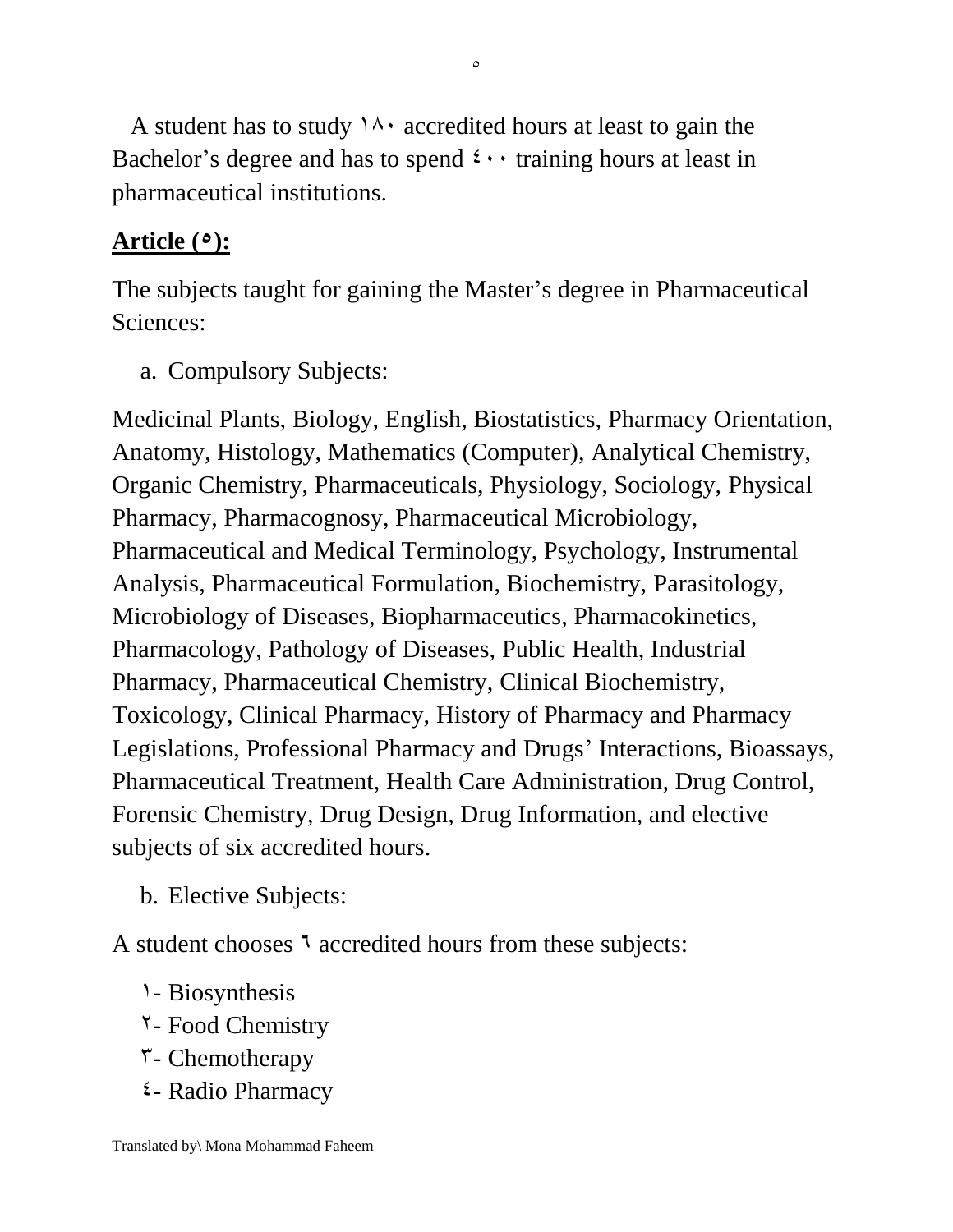- 5- Hospital Pharmacy
- 6- Advanced Pharmaceutical Technology
- 7- Pharmaceutical Engineering
- 8- Medicinal Chemistry
- 9- Biopharmaceutics
- 1. Pharmacognosy
- 11- Chemistry of Crude drug
- 12- Cosmetics
- 13- Clinical Pharmacy
- $12 -$  Drug Design
- 15- Foreign Language
- 16- Planning and Marketing of Medicines
- 17- Principals of Computer Applications
- $1^{\lambda}$  Drug Information
- 19- Poison and Pollution Control

# **Article (6):**

A student has to attend  $\vee \circ \times$  at least of the lectures and practical lessons. A student is deprived of all or some exams if his attendance is less than that percentage and in this case he is considered a failure in the curricula he was deprived of taking their exams. However, if he submits an apology accepted by Faculty Council, he is considered absent with an accepted excuse.

# Article (Y):

 The following tables show distribution of academic subjects to years of study and the total of hours allocated for lectures and practical lessons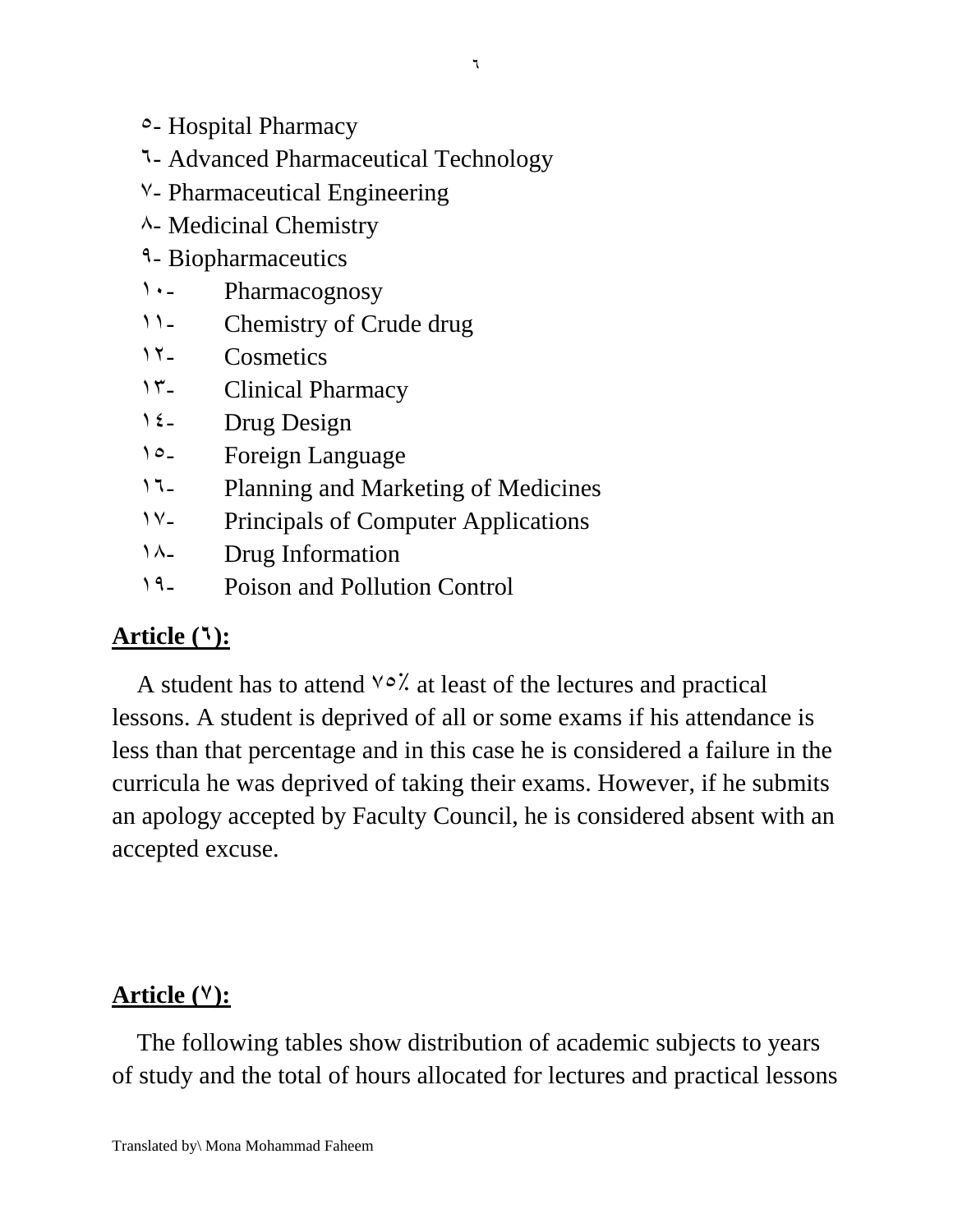in each subject. After, asking the opinion of councils of specialized departments, Faculty Council determines the topics to be studied in each subject.

#### **The Preparatory Year**

### **The First Semester**

| Subject                                    | Lectures | Practical | Accredited |
|--------------------------------------------|----------|-----------|------------|
|                                            |          |           | Hours      |
| <b>Pharmaceutical Analytical Chemistry</b> |          |           |            |
| <b>Pharmaceutical Organic Chemistry</b>    |          |           |            |
| <b>Medical Plants</b>                      |          |           |            |
| <b>Biology</b>                             |          |           |            |
| English                                    |          |           |            |
| <b>Biostatistics</b>                       |          |           |            |
| <b>Pharmacy Orientation</b>                |          |           |            |
| Total number of accredited hours           | ١V       |           |            |

# **The Second Semester**

| Subject                          | Lectures | Practical | Accredited |
|----------------------------------|----------|-----------|------------|
|                                  |          |           | Hours      |
| <b>Analytical Chemistry</b>      |          |           |            |
| <b>Organic Chemistry</b>         |          |           | ٥          |
| <b>Medical Plants</b>            |          |           |            |
| Mathematics                      |          | exercises |            |
| English                          |          |           |            |
| Anatomy                          |          |           |            |
| Total number of accredited hours | ۰A       |           |            |

# **The First Year**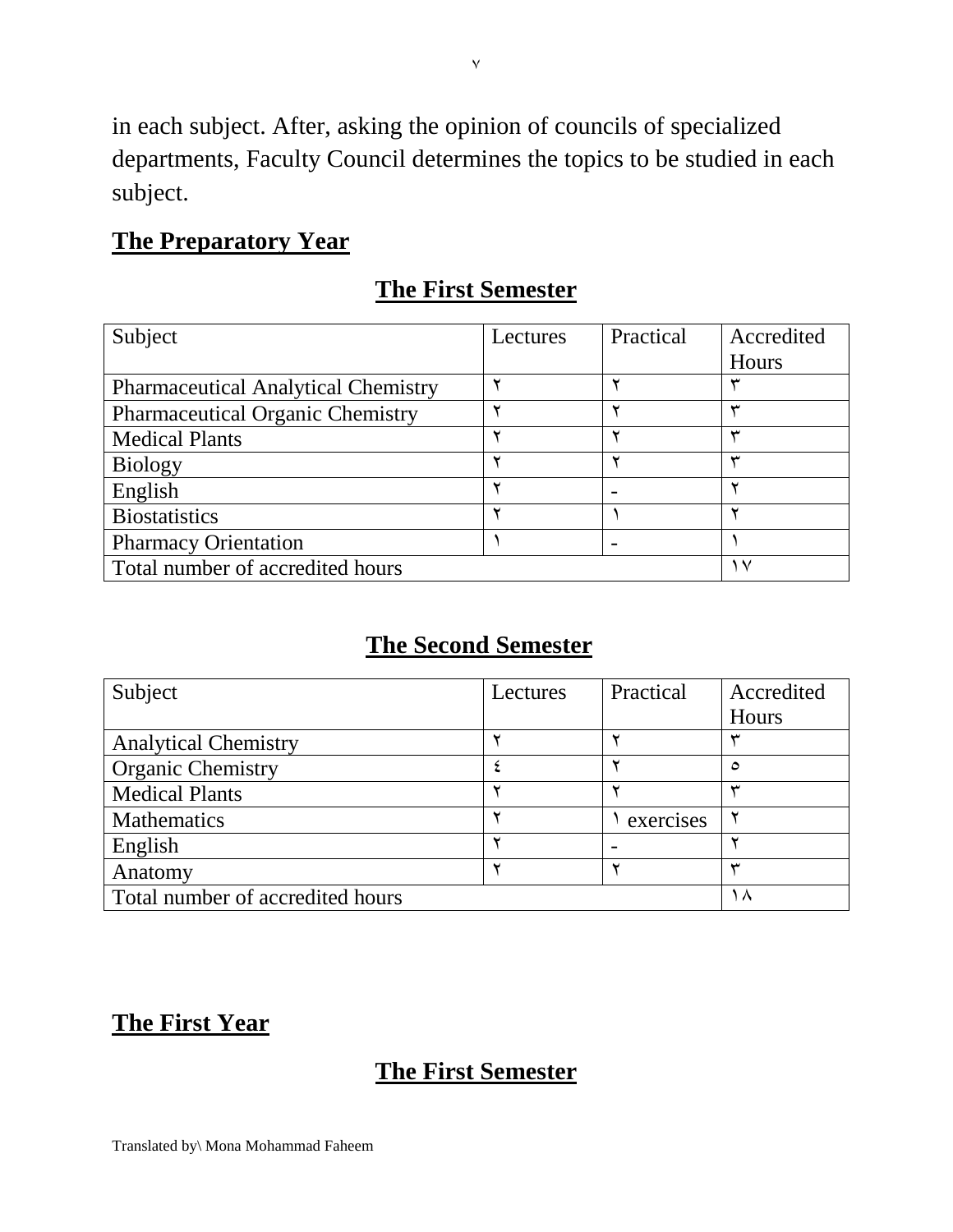| Subject                          | Lectures | Practical | Accredited |
|----------------------------------|----------|-----------|------------|
|                                  |          |           | Hours      |
| <b>Organic Chemistry</b>         |          |           | ٥          |
| Pharmaceutics                    |          |           |            |
| Physiology                       |          |           |            |
| Histology                        |          |           |            |
| Sociology                        |          |           |            |
| Pharmacognosy                    |          |           |            |
| Total number of accredited hours |          |           |            |

| Subject                            | Lectures | Practical | Accredited |
|------------------------------------|----------|-----------|------------|
|                                    |          |           | Hours      |
| <b>Analytical Chemistry</b>        |          |           |            |
| <b>Physical Pharmacy</b>           |          |           |            |
| Pharmacognosy                      |          |           |            |
| Physiology                         | سپ       |           |            |
| <b>Pharmaceutical Microbiology</b> |          |           |            |
| Medical & Pharmaceutical           |          |           |            |
| Terminology                        |          |           |            |
| Psychology                         |          |           |            |
| Total number of accredited hours   |          |           | ٩          |

# **The Second Year**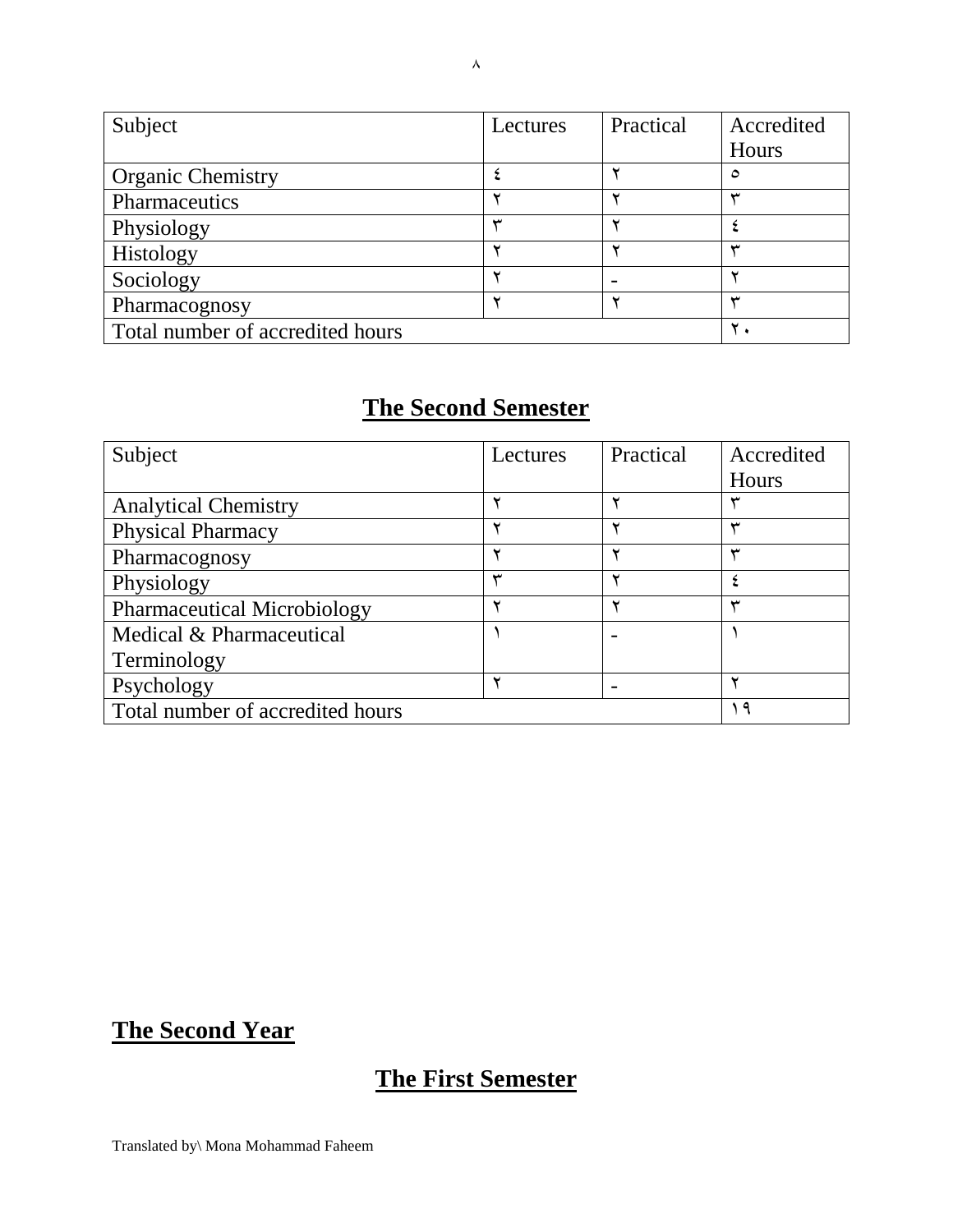| Subject                            | Lectures | Practical | Accredited |
|------------------------------------|----------|-----------|------------|
|                                    |          |           | Hours      |
| <b>Instrumental Analysis</b>       |          |           |            |
| <b>Pharmaceutical Microbiology</b> |          |           |            |
| <b>Pharmaceutical Formulations</b> |          |           |            |
| Biochemistry                       |          |           |            |
| <b>Chemistry of Crude Drugs</b>    |          |           | ٥          |
| Parasitology                       |          |           |            |
| Total number of accredited hours   |          |           |            |

| Subject                            | Lectures | Practical | Accredited    |
|------------------------------------|----------|-----------|---------------|
|                                    |          |           | Hours         |
| <b>Pharmaceutical Formulations</b> |          |           |               |
| Microbiology of Diseases           |          |           |               |
| Biochemistry                       |          |           |               |
| <b>Chemistry of Crude Drugs</b>    |          |           | ٥             |
| <b>Biopharmaceutics</b>            |          |           |               |
| Pharmacokinetics                   |          |           | س             |
| Total number of accredited hours   |          |           | $Y_{\bullet}$ |

# **The Third Year**

9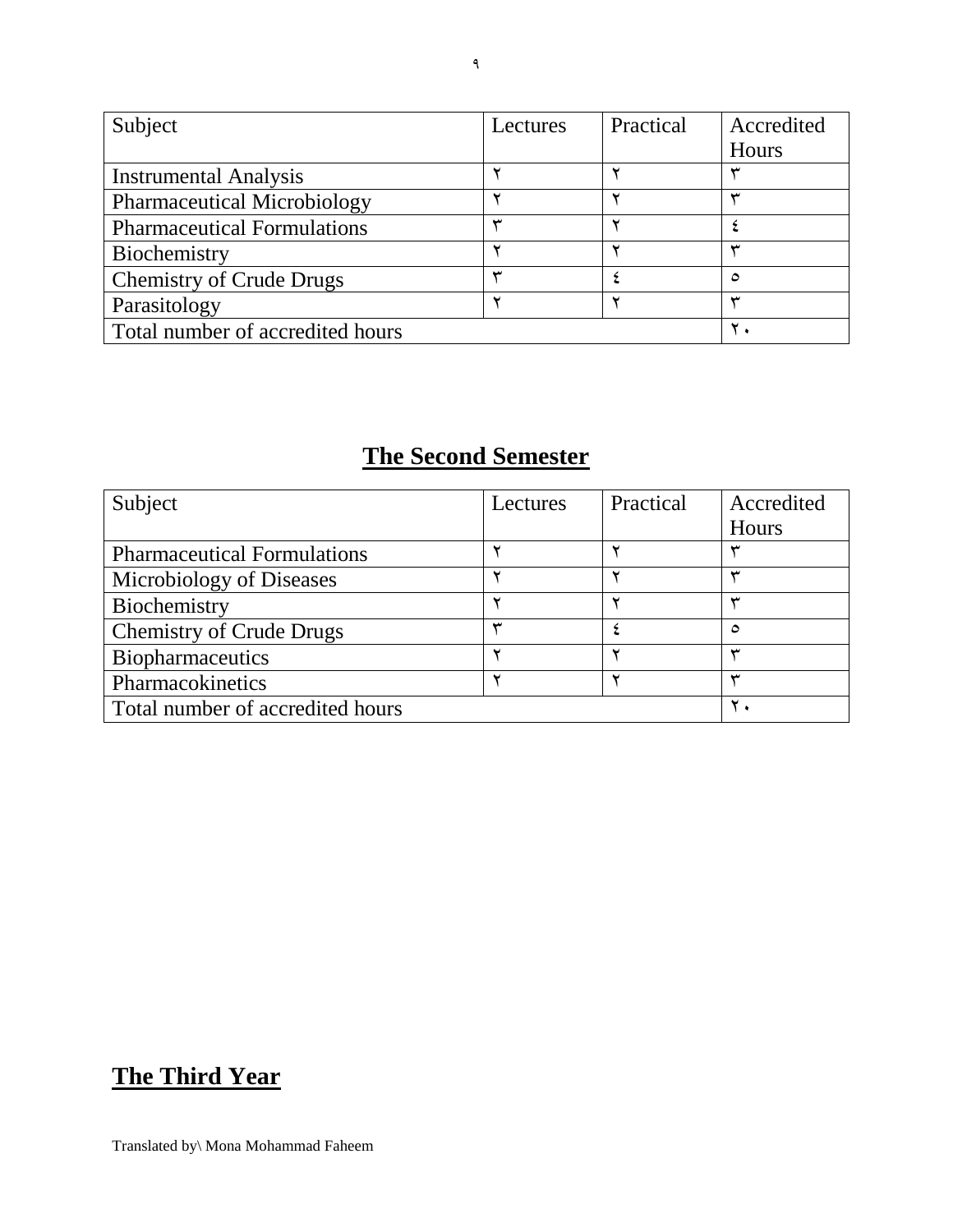# **The First Semester**

| Subject                            | Lectures | Practical | Accredited |
|------------------------------------|----------|-----------|------------|
|                                    |          |           | Hours      |
| <b>Pharmaceutical Formulations</b> |          |           |            |
| Pharmacology                       |          |           |            |
| Pathology of Diseases              |          |           |            |
| Hygiene                            |          |           |            |
| <b>Industrial Pharmacy</b>         |          |           |            |
| <b>Pharmaceutical Chemistry</b>    |          |           |            |
| Total number of accredited hours   |          |           | ٩          |

# **The Second Semester**

| Subject                          | Lectures | Practical      | Accredited |
|----------------------------------|----------|----------------|------------|
|                                  |          |                | Hours      |
| <b>Pharmaceutical Chemistry</b>  |          |                |            |
| Pharmacognosy                    |          |                | سپ         |
| Pharmacology                     |          |                |            |
| <b>Clinical Biochemistry</b>     |          |                | سپ         |
| Toxicology                       |          |                | ىپ         |
| <b>Clinical Pharmacy</b>         |          | $\lambda$ at a | سپ         |
|                                  |          | hospital       |            |
| History of Pharmacy and          |          |                |            |
| <b>Pharmacy Laws</b>             |          |                |            |
| Total number of accredited hours |          |                |            |

# **The Fourth Year**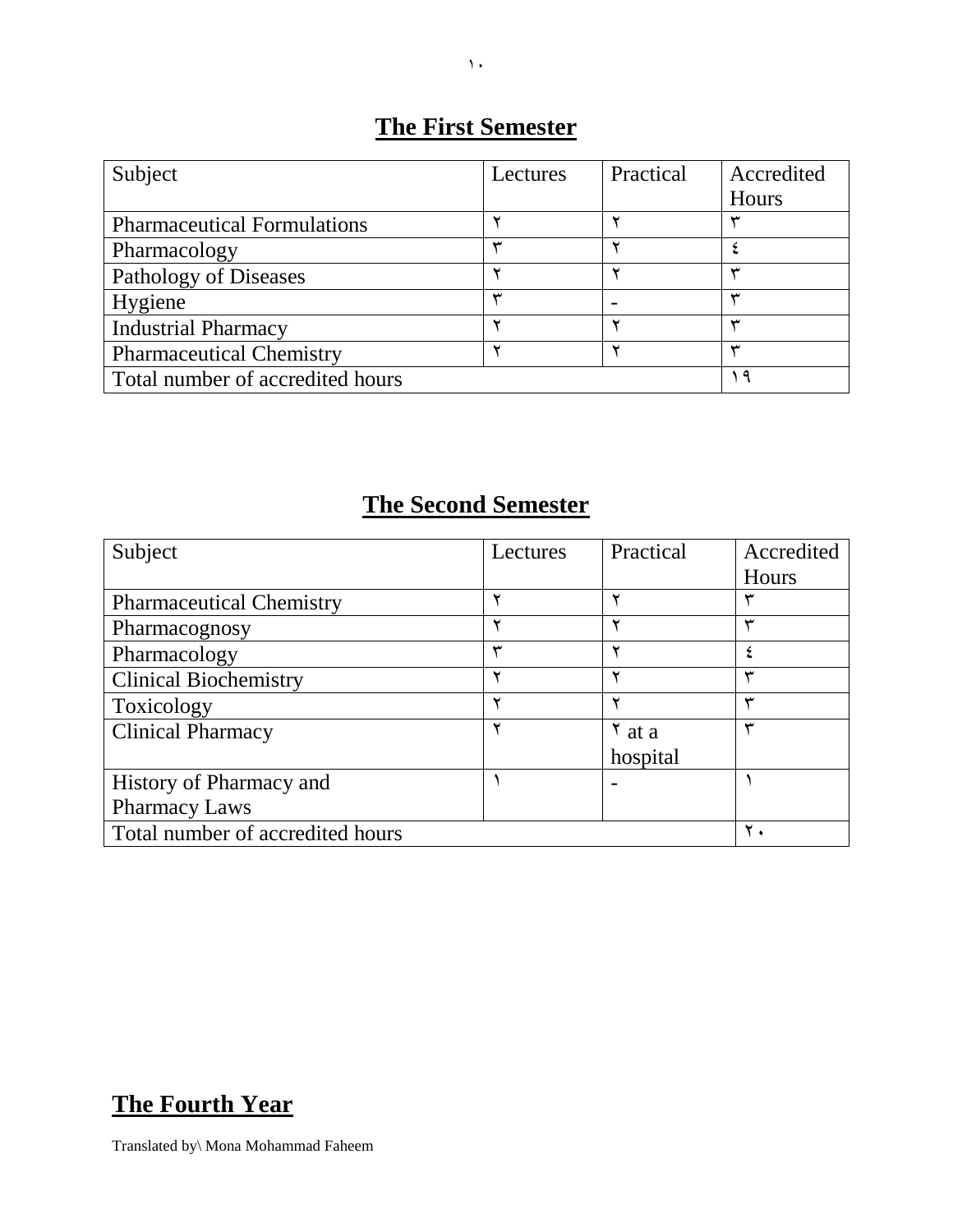# **The First Semester**

| Subject                          | Lectures | Practical          | Accredited   |
|----------------------------------|----------|--------------------|--------------|
|                                  |          |                    | Hours        |
| <b>Clinical Pharmacy</b>         |          | $\frac{8}{3}$ at a | ۳            |
|                                  |          | hospital           |              |
| Professional Pharmacy and Drug   |          |                    |              |
| Interactions                     |          |                    |              |
| <b>Bioassays</b>                 |          |                    | ₩            |
| Therapeutics                     | ٣        |                    | سپ           |
| Toxicology                       |          |                    | سپ           |
| <b>Industrial Pharmacy</b>       |          |                    | سپ           |
| <b>Forensic Chemistry</b>        |          |                    | v            |
| <b>Elective Course</b>           |          |                    | ₩            |
| Total number of accredited hours |          |                    | $\mathsf{a}$ |

# **The Second Semester**

| Subject                           | Lectures | Practical | Accredited |
|-----------------------------------|----------|-----------|------------|
|                                   |          |           | Hours      |
| <b>Clinical Pharmacy</b>          |          |           |            |
| Professional Pharmacy and Drug    |          |           |            |
| Interactions                      |          |           |            |
| Drug Design                       |          |           | سي         |
| <b>Industrial Pharmacy (GMP)</b>  |          |           |            |
| Drug Control                      |          |           | س          |
| <b>Health Care Administration</b> |          |           | ۰          |
| Drug Information                  |          |           |            |
| <b>Elective Course</b>            |          |           | س          |
| Total number of accredited hours  |          |           |            |

# **The elective courses include:**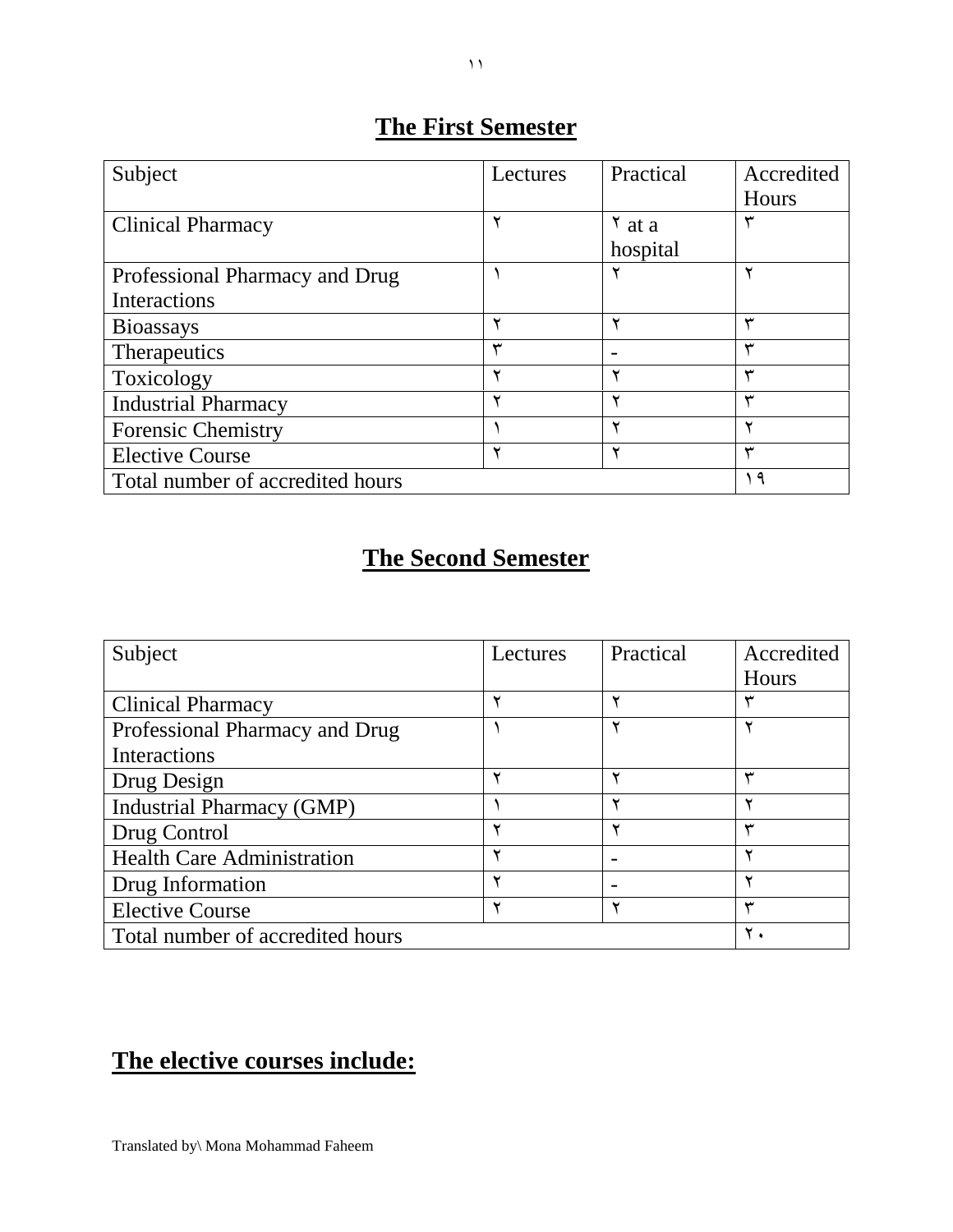- 1. Biosynthesis
- 2. Food Chemistry
- 3. Chemotherapy
- 4. Radio Pharmacy
- 5. Hospital Pharmacy
- 6. Advanced Pharmaceutical Technology
- 7. Pharmaceutical Engineering
- 8. Medicinal Chemistry
- 9. Biopharmaceutics
- 1. Pharmacognosy
- 11. Chemistry of Crude drug
- 12. Cosmetics
- 13. Clinical Pharmacy
- 14. Drug Design
- 15. Foreign Language
- 16. Planning and Marketing of Medicines
- 17. Principals of Computer Applications
- 18. Drug Information
- 19. Poison and Pollution Control

An elective course is activated when  $\lambda$  students at least register for it. In addition, to register for an elective course, a student has to have gained an estimation of "Good" at least in the basic subjects in the same specialization of the elective course as determined by Faculty Council. Faculty Council is authorized to make exceptions for a number of students.

# Article  $(\wedge)$ :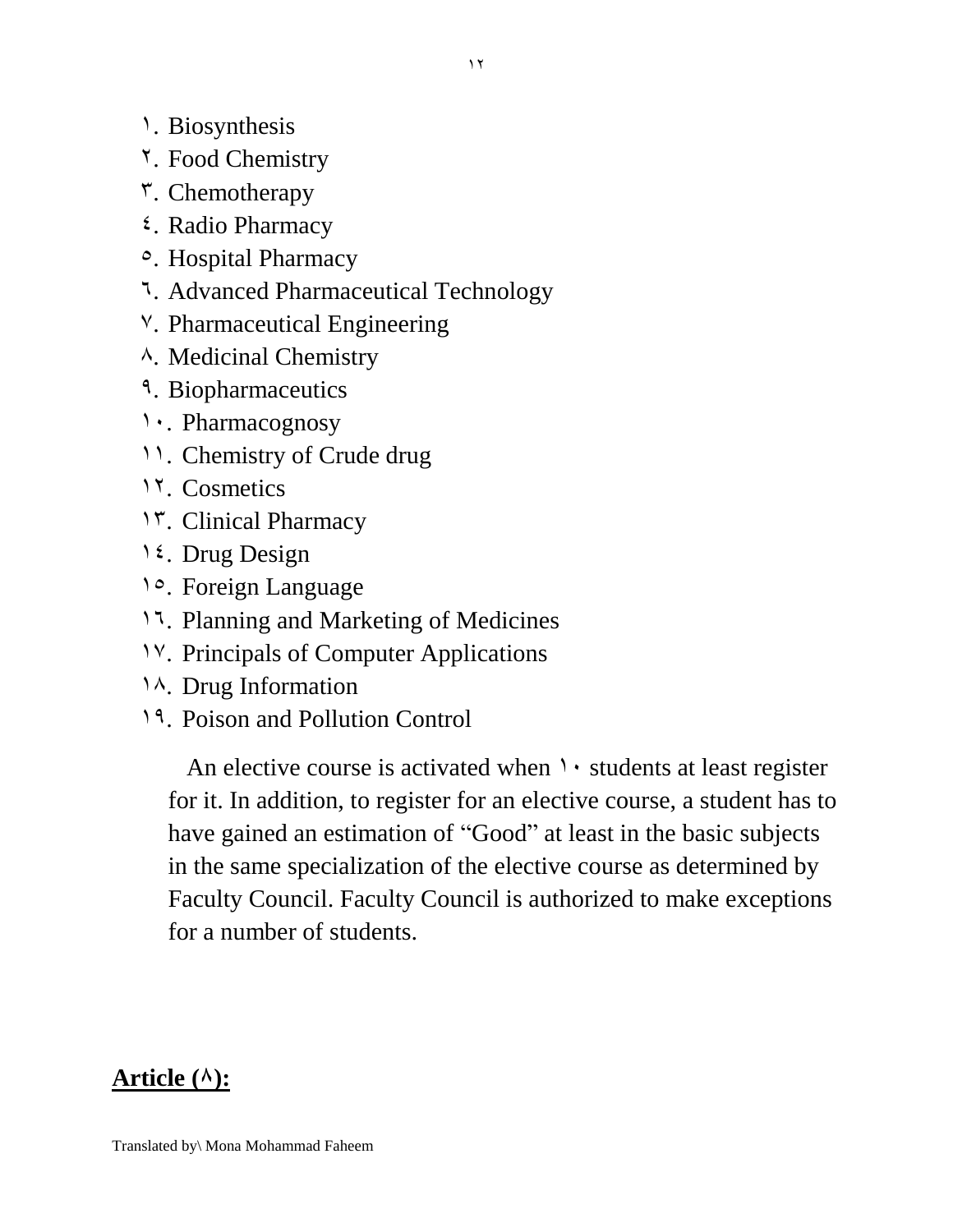The following subjects show marks of different exams in each academic year:

### **The Preparatory Year**

| Subject               | Periodical<br>Practical |                          | <b>Semester Exams</b> |           | Total           | Hours of          |
|-----------------------|-------------------------|--------------------------|-----------------------|-----------|-----------------|-------------------|
|                       | exams                   | throughout<br>the first  | Oral                  | Written   |                 | Semester<br>Exams |
|                       |                         | semester                 |                       |           |                 |                   |
| Pharmaceutical        | $\mathbf{r}$ .          | ٦.                       | ٦.                    | $\circ$ . | $r \cdot \cdot$ | ٣                 |
| Analytical            |                         |                          |                       |           |                 |                   |
| Chemistry             |                         |                          |                       |           |                 |                   |
| Pharmaceutical        | ٣.                      | ٦.                       | ٦.                    | $\cdot$   | ٣.,             | ۳                 |
| Organic               |                         |                          |                       |           |                 |                   |
| Chemistry             |                         |                          |                       |           |                 |                   |
| <b>Medical Plants</b> | ٣.                      | ٦.                       | ٦.                    | 0٠.       | ٣.,             | ٣                 |
| <b>Biology</b>        | $\mathsf{r}$ .          | ٦.                       | ٦.                    | $\circ$ . | $\mathbf{r}$ .  | ۳                 |
| English               | $\epsilon$ .            | $\overline{\phantom{a}}$ | $\epsilon$ .          | 17.       | ٢.,             | ٣                 |
| <b>Biostatistics</b>  | ٨.                      | $\overline{\phantom{a}}$ |                       | 17.       | ٢.,             | $\checkmark$      |
| Pharmacy              | ۲.                      | -                        | $\mathbf{r}$ .        | ٦.        | $\lambda$ .     | $\lambda$ , 0     |
| Orientation           |                         |                          |                       |           |                 |                   |

### **The First Semester**

#### **The Second Semester**

| Subject               | Periodical       | Practical                           | <b>Semester Exams</b> |                 | Total               | Hours of          |
|-----------------------|------------------|-------------------------------------|-----------------------|-----------------|---------------------|-------------------|
|                       | exams            | throughout<br>the first<br>semester | Oral                  | Written         |                     | Semester<br>Exams |
| Analytical            | ٣.               | ٦.                                  | ٦.                    | $\circ$ .       | $r \cdot \cdot$     | ٣                 |
| Chemistry             |                  |                                     |                       |                 |                     |                   |
| Organic               | $\circ$ .        | ۰.                                  | ۰.۱                   | $Y \circ \cdot$ | $\circ \cdot \cdot$ | ₩                 |
| Chemistry             |                  |                                     |                       |                 |                     |                   |
| <b>Medical Plants</b> | $\mathbf{r}$ .   | ٦.                                  | ٦.                    | $\circ$ .       | $r \cdot \cdot$     | ₩                 |
| Mathematics           | ۸٠               |                                     |                       | 15.             | $Y \cdot \cdot$     |                   |
| (computer)            |                  |                                     |                       |                 |                     |                   |
| English               | $\mathfrak{c}$ . | $\overline{\phantom{a}}$            | $\epsilon$ .          | 15.             | $Y \cdot \cdot$     |                   |
| Anatomy               | ٣.               | ٦.                                  | ٦.                    | $\circ$ .       | $r \cdot \cdot$     | سپ                |

### **The First Year**

 $\gamma \tau$ 

Translated by\ Mona Mohammad Faheem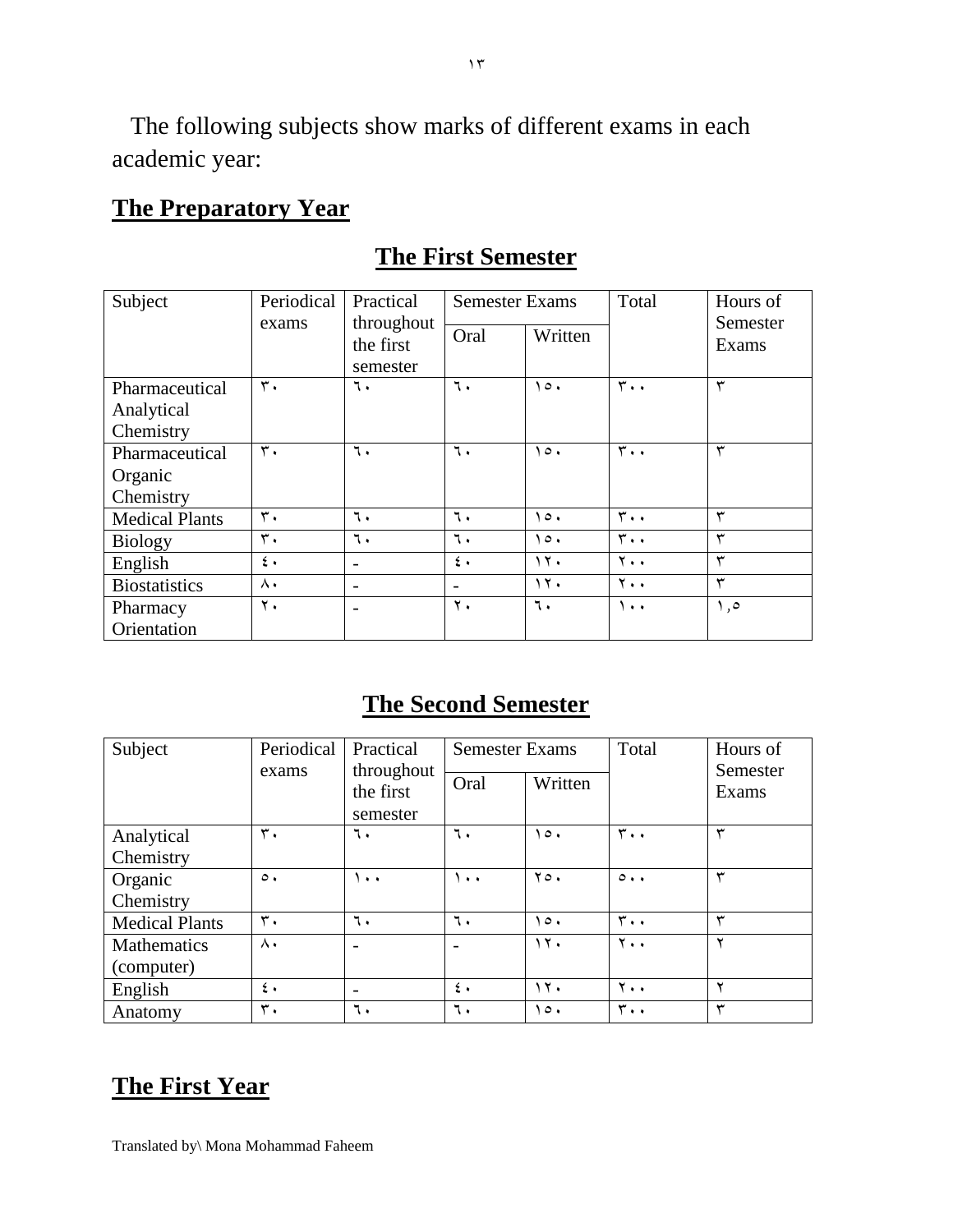| Subject<br>Periodical |                  | Practical                | <b>Semester Exams</b> |                 | Total               | Hours of          |
|-----------------------|------------------|--------------------------|-----------------------|-----------------|---------------------|-------------------|
|                       | exams            | throughout<br>the first  | Oral                  | Written         |                     | Semester<br>Exams |
|                       |                  | semester                 |                       |                 |                     |                   |
| Organic               | $\circ$ .        | $\bullet$ $\bullet$      | $\ddot{\phantom{1}}$  | $Y \circ \cdot$ | $\circ \cdot \cdot$ | سپ                |
| Chemistry             |                  |                          |                       |                 |                     |                   |
| Pharmaceutics         | ٣.               | ٦.                       | ٦.                    | $\circ$ .       | $\mathbf{r}$ .      | س                 |
| Physiology            | $\mathfrak{c}$ . | Λ,                       | ۸٠                    | $Y \cdot \cdot$ | $2 \cdot \cdot$     | س                 |
| Histology             | $\mathbf{r}$ .   | ٦.                       | ٦.                    | 0٠              | $r \cdot \cdot$     | سپ                |
| Sociology             | $\mathfrak{c}$ . | $\overline{\phantom{0}}$ | $\epsilon$ .          | ۱۲.             | $Y \cdot \cdot$     |                   |
| Pharmacognosy         | ٣.               | ٦.                       | ٦.                    | $\circ$ .       | $r \cdot \cdot$     | سپ                |

# **The First Semester**

# **The Second Semester**

| Subject        | Periodical       | Practical                           | <b>Semester Exams</b> |                       | Total                  | Hours of<br>Semester<br>Exams |
|----------------|------------------|-------------------------------------|-----------------------|-----------------------|------------------------|-------------------------------|
|                | exams            | throughout<br>the first<br>semester | Oral                  | Written               |                        |                               |
| Analytical     | $\mathbf{r}$ .   | ٦.                                  | ٦.                    | $\cdot$               | $r \cdot \cdot$        | ٣                             |
| Chemistry      |                  |                                     |                       |                       |                        |                               |
| Physical       | ٣.               | ٦.                                  | ٦.                    | $\circ$ .             | $r \cdot \cdot$        | ٣                             |
| Pharmacy       |                  |                                     |                       |                       |                        |                               |
| Pharmacognosy  | $\mathbf{r}$ .   | ٦.                                  | ٦.                    | $\lambda \circ \cdot$ | $r \cdot \cdot$        | ٣                             |
| Physiology     | $\mathfrak{c}$ . | $\wedge\cdot$                       | $\Lambda$ .           | ٢.,                   | $\epsilon \cdot \cdot$ | ٣                             |
| Pharmaceutical | $\mathbf{r}$ .   | ٦.                                  | ٦.                    | $\lambda \circ \cdot$ | $r \cdot \cdot$        | ٣                             |
| Microbiology   |                  |                                     |                       |                       |                        |                               |
| Medical &      | $\mathbf{r}$ .   |                                     | $\mathbf{r}$ .        | ٦.                    | ۰.۱                    | $\lambda, \circ$              |
| Pharmaceutical |                  |                                     |                       |                       |                        |                               |
| Terminology    |                  |                                     |                       |                       |                        |                               |
| Psychology     | $\epsilon$ .     |                                     | $\epsilon$ .          | 15.                   | ٢.,                    | ۲                             |

# **The Second Year**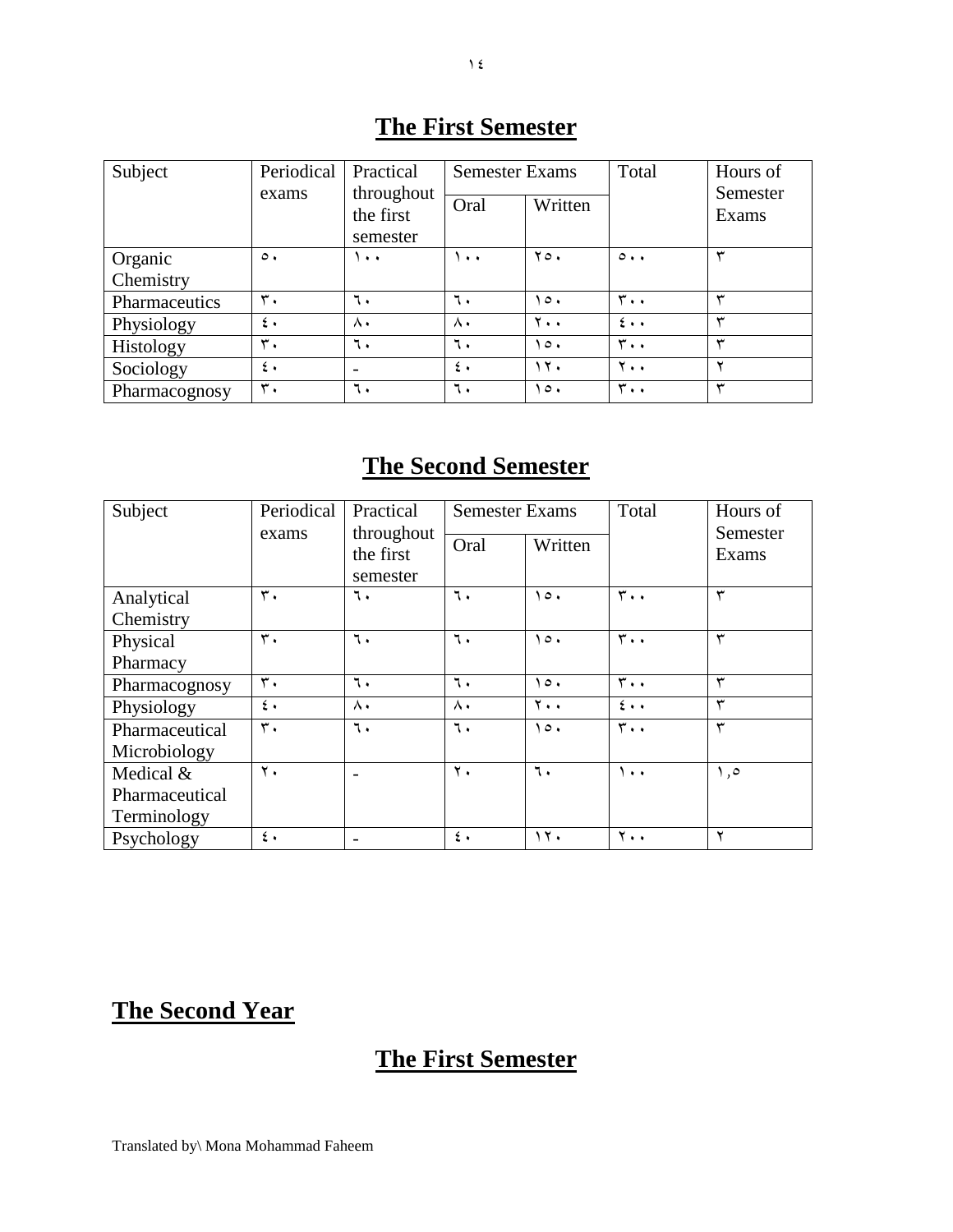| Subject                               | Periodical | Practical                           | <b>Semester Exams</b> |                 | Total               | Hours of<br>Semester<br>Exams |
|---------------------------------------|------------|-------------------------------------|-----------------------|-----------------|---------------------|-------------------------------|
|                                       | exams      | throughout<br>the first<br>semester | Oral                  | Written         |                     |                               |
| Instrumental<br>Analysis              | ٣.         | ٦.                                  | ٦.                    | $\circ$ .       | $r \cdot \cdot$     | ٣                             |
| Pharmaceutical<br>Microbiology        | ٣.         | ٦.                                  | ٦.                    | $\cdot$         | $r \cdot \cdot$     | ٣                             |
| Pharmaceutical<br><b>Formulations</b> | ٣.         | ٦.                                  | ٦.                    | $\circ$ .       | $r \cdot \cdot$     | ٣                             |
| Biochemistry                          | ٣.         | ٦.                                  | ٦.                    | $\cdot$         | $r \cdot \cdot$     | ٣                             |
| Chemistry of<br>Crude Drugs           | $\circ$ .  | ۰۰۰                                 | ۰.۱                   | $Y \circ \cdot$ | $\circ \cdot \cdot$ | ۳                             |
| Parasitology                          | ٣.         | ٦.                                  | ٦.                    | $\circ$ .       | $r \cdot \cdot$     | ٣                             |

| Subject                   | Periodical<br>exams | Practical<br>throughout<br>the first<br>semester | <b>Semester Exams</b><br>Oral | Written         | Total                    | Hours of<br>Semester<br>Exams |
|---------------------------|---------------------|--------------------------------------------------|-------------------------------|-----------------|--------------------------|-------------------------------|
| Pharmaceutical            | ٣.                  | ٦.                                               | ٦.                            | $\circ$ .       | $\mathbf{r}$ .           | سپ                            |
| <b>Formulations</b>       |                     |                                                  |                               |                 |                          |                               |
| Microbiology of           | ٣.                  | ٦.                                               | ٦.                            | $\circ$ .       | $\mathbf{r}$ .           | سپ                            |
| <b>Diseases</b>           |                     |                                                  |                               |                 |                          |                               |
| Biochemistry              | ٣.                  | ٦.                                               | ٦.                            | $\circ$ .       | $r \cdot \cdot$          | سپ                            |
| <b>Chemistry of Crude</b> | $\circ$ .           | ۰.۱                                              | $\bullet$ $\bullet$           | $Y \circ \cdot$ | $\circ \cdot \cdot$      | سپ                            |
| Drugs                     |                     |                                                  |                               |                 |                          |                               |
| Biopharmaceutics          | $\mathbf{r}$ .      | ٦.                                               | ٦.                            | $\circ$ .       | $\mathbf{r} \cdot \cdot$ | سپ                            |
| Pharmacokinetics          | ٣.                  | ٦.                                               | ٦.                            | $\circ$ .       | $r \cdot \cdot$          | سپ                            |

# **The Third Year**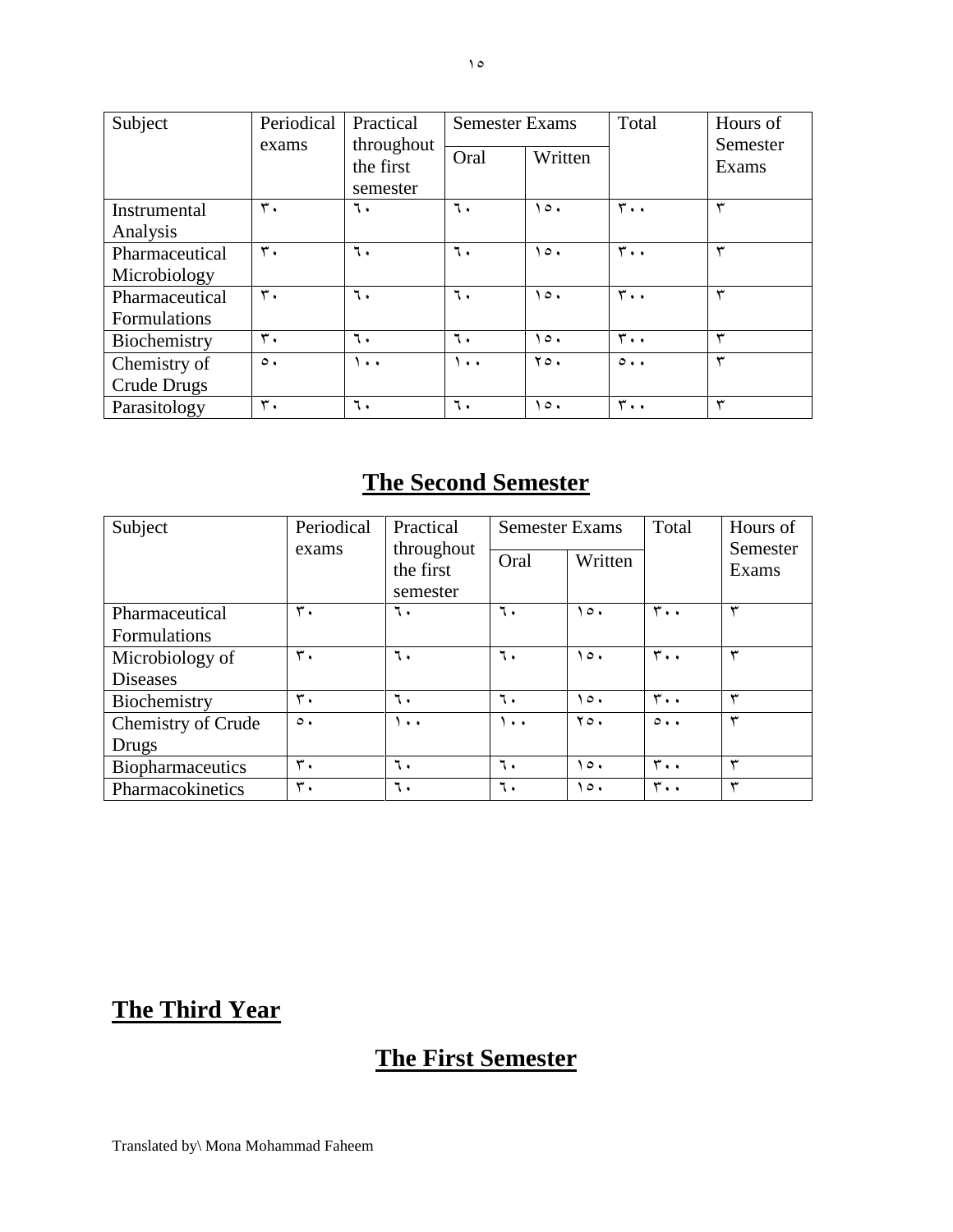| Subject<br>Periodical           |                | Practical                           | <b>Semester Exams</b> |                       | Total           | Hours of          |
|---------------------------------|----------------|-------------------------------------|-----------------------|-----------------------|-----------------|-------------------|
|                                 | exams          | throughout<br>the first<br>semester | Oral                  | Written               |                 | Semester<br>Exams |
| Pharmaceutical<br>Formulations  | ٣.             | ٦.                                  | ٦.                    | $\lambda \circ \cdot$ | $r \cdot \cdot$ | ٣                 |
| Pharmacology                    | $\epsilon$ .   | $\Lambda$                           | $\Lambda \cdot$       | $Y \cdot \cdot$       | $2 \cdot \cdot$ | ٣                 |
| Pathology of<br><b>Diseases</b> | $\mathbf{r}$ . | ٦.                                  | ٦.                    | $\lambda \circ \cdot$ | $r \cdot \cdot$ | ٣                 |
| Hygiene                         | ٦.             |                                     | ٦.                    | ١٨٠                   | $r \cdot \cdot$ | ٣                 |
| Industrial<br>Pharmacy          | ٣.             | ٦.                                  | ٦.                    | $\lambda \circ \cdot$ | $r \cdot \cdot$ | ٣                 |
| Pharmaceutical<br>Chemistry     | $\mathbf{r}$ . | ٦.                                  | ٦.                    | $\circ$ .             | $r \cdot \cdot$ | ٣                 |

| Subject              | Periodical     | Practical                           | <b>Semester Exams</b> |                       | Total                    | Hours of          |
|----------------------|----------------|-------------------------------------|-----------------------|-----------------------|--------------------------|-------------------|
|                      | exams          | throughout<br>the first<br>semester | Oral                  | Written               |                          | Semester<br>Exams |
| Pharmaceutical       | ٣.             | ٦.                                  | ٦.                    | $\circ$ .             | ٣.,                      | ٣                 |
| Chemistry            |                |                                     |                       |                       |                          |                   |
| Pharmacognosy        | ٣.             | ٦.                                  | ٦.                    | $\circ$ .             | ٣.,                      | ٣                 |
| Pharmacology         | $\epsilon$ .   | ۸٠                                  | $\wedge\cdot$         | $Y \cdot \cdot$       | $2 \cdot \cdot$          | ٣                 |
| Clinical             | $\mathbf{r}$ . | ٦.                                  | ٦.                    | $\circ$ .             | $r \cdot \cdot$          | ٣                 |
| Biochemistry         |                |                                     |                       |                       |                          |                   |
| Toxicology           | ٣.             | ٦.                                  | ٦.                    | $\circ$ .             | ٣.,                      | ٣                 |
| Clinical             | $\mathbf{r}$ . | ٦.                                  | ٦.                    | $\lambda \circ \cdot$ | $\mathbf{r} \cdot \cdot$ | ٣                 |
| Pharmacy             |                |                                     |                       |                       |                          |                   |
| History of           | $\mathbf{r}$ . |                                     | $\mathbf{r}$ .        | ٦.                    | ۱۰۰                      | $\eta, \rho$      |
| Pharmacy and         |                |                                     |                       |                       |                          |                   |
| <b>Pharmacy Laws</b> |                |                                     |                       |                       |                          |                   |

# **The Fourth Year**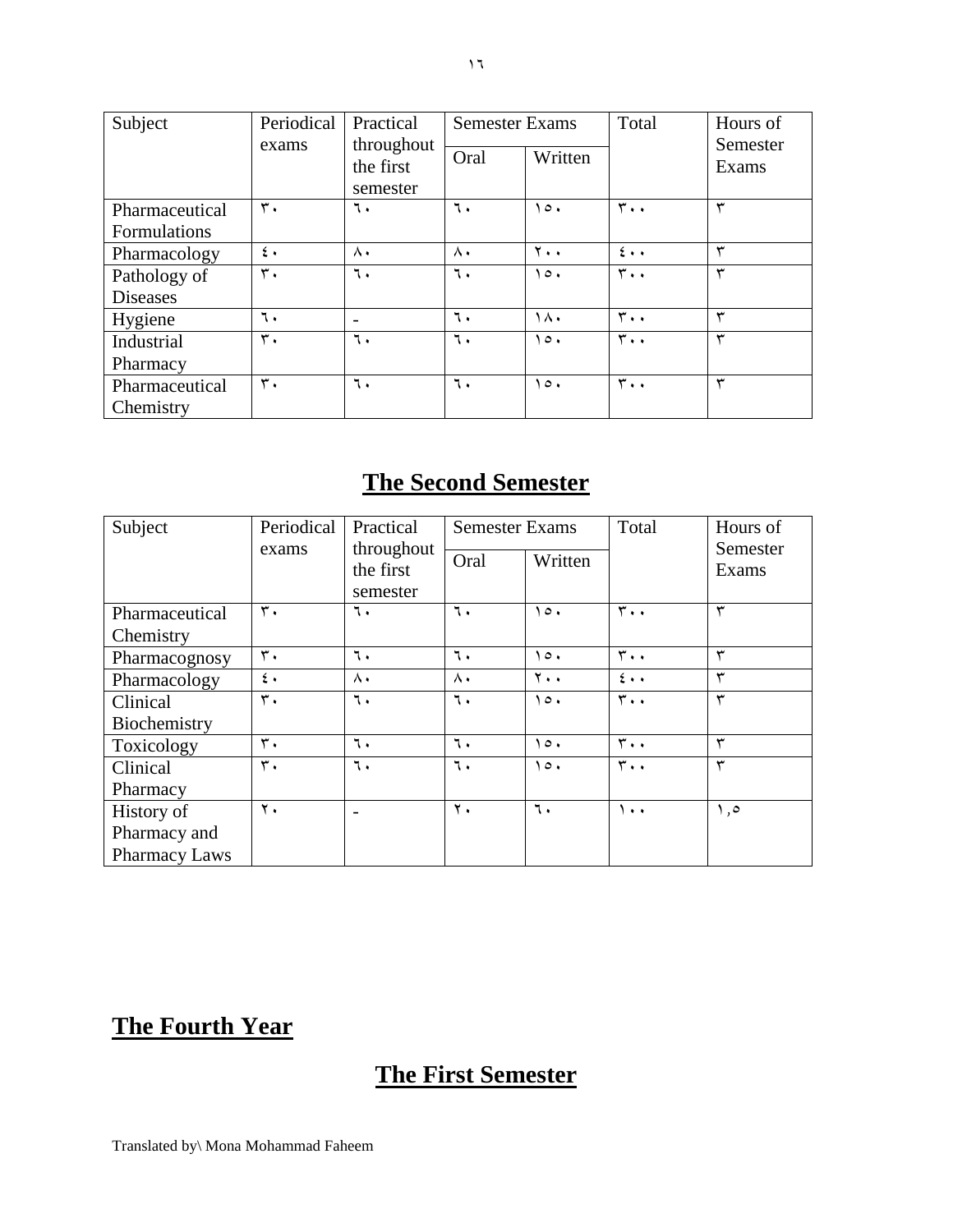| Subject                | Periodical    | Practical<br><b>Semester Exams</b>  |              |                       | Total                    | Hours of          |
|------------------------|---------------|-------------------------------------|--------------|-----------------------|--------------------------|-------------------|
|                        | exams         | throughout<br>the first<br>semester | Oral         | Written               |                          | Semester<br>Exams |
| Clinical               | ٣.            | ٦.                                  | ٦.           | $\circ$ .             | ٣.,                      | ٣                 |
| Pharmacy               |               |                                     |              |                       |                          |                   |
| Professional           | ٢.            | $\epsilon$ .                        | $\epsilon$ . | $\lambda$ .           | $Y \cdot \cdot$          | ۲                 |
| Pharmacy and           |               |                                     |              |                       |                          |                   |
| Drug Interactions      |               |                                     |              |                       |                          |                   |
| <b>Bioassays</b>       | ٣.            | ٦.                                  | ٦.           | $\circ$ .             | ٣.,                      | ٣                 |
| Therapeutics           | ٦.            | $\overline{\phantom{a}}$            | ٦.           | ١٨٠                   | $\mathbf{r} \cdot \cdot$ | ٣                 |
| Industrial             | $\mathbf r$ . | ٦.                                  | ٦.           | $\lambda \circ \cdot$ | $r \cdot \cdot$          | ٣                 |
| Pharmacy               |               |                                     |              |                       |                          |                   |
| Forensic               | ٢.            | $\mathfrak{c}$ .                    | $\epsilon$ . | ۰.۱                   | ٢.,                      | ۲                 |
| Chemistry              |               |                                     |              |                       |                          |                   |
| <b>Elective Course</b> | ٣.            | ٦.                                  | ٦.           | $\circ$ .             | ٣.,                      | ٣                 |

| Subject                | Periodical                                   | Practical      | <b>Semester Exams</b> |                       | Total                    | Hours of     |
|------------------------|----------------------------------------------|----------------|-----------------------|-----------------------|--------------------------|--------------|
|                        | throughout<br>exams<br>the first<br>semester | Oral           | Written               |                       | Semester<br>Exams        |              |
| Clinical               | ٣.                                           | ٦.             | ٦.                    | $\lambda \circ \cdot$ | $\mathbf{r} \cdot \cdot$ | ٣            |
| Pharmacy               |                                              |                |                       |                       |                          |              |
| Professional           | $\mathbf{r}$ .                               | $\epsilon$ .   | $\epsilon$ .          | $\lambda$ .           | $Y \cdot \cdot$          | ۲            |
| Pharmacy and           |                                              |                |                       |                       |                          |              |
| Drug Interactions      |                                              |                |                       |                       |                          |              |
| Drug Design            | $\mathbf{r}$ .                               | ٦.             | ٦.                    | $\cdot$               | $r \cdot \cdot$          | ٣            |
| Industrial             | $\mathbf{r}$ .                               | $\epsilon$ .   | $\epsilon$ .          | $\lambda$ .           | ٢.,                      | $\mathbf{r}$ |
| Pharmacy               |                                              |                |                       |                       |                          |              |
| (GMP)                  |                                              |                |                       |                       |                          |              |
| Drug Control           | ٣.                                           | ٦.             | ٦.                    | $\cdot$               | $\mathbf{r} \cdot \cdot$ | ٣            |
| <b>Health Care</b>     | $\epsilon$ .                                 |                | $\epsilon$ .          | $\gamma$              | ٢.,                      | ۲            |
| Administration         |                                              |                |                       |                       |                          |              |
| Drug                   | $\epsilon$ .                                 | $\overline{a}$ | $\epsilon$ .          | $\gamma$              | ٢.,                      | ۲            |
| Information            |                                              |                |                       |                       |                          |              |
| <b>Elective Course</b> | ٣.                                           | ٦.             | ٦.                    | 0٠.                   | $\mathbf{r}$ .           | ٣            |

# **Article (9):**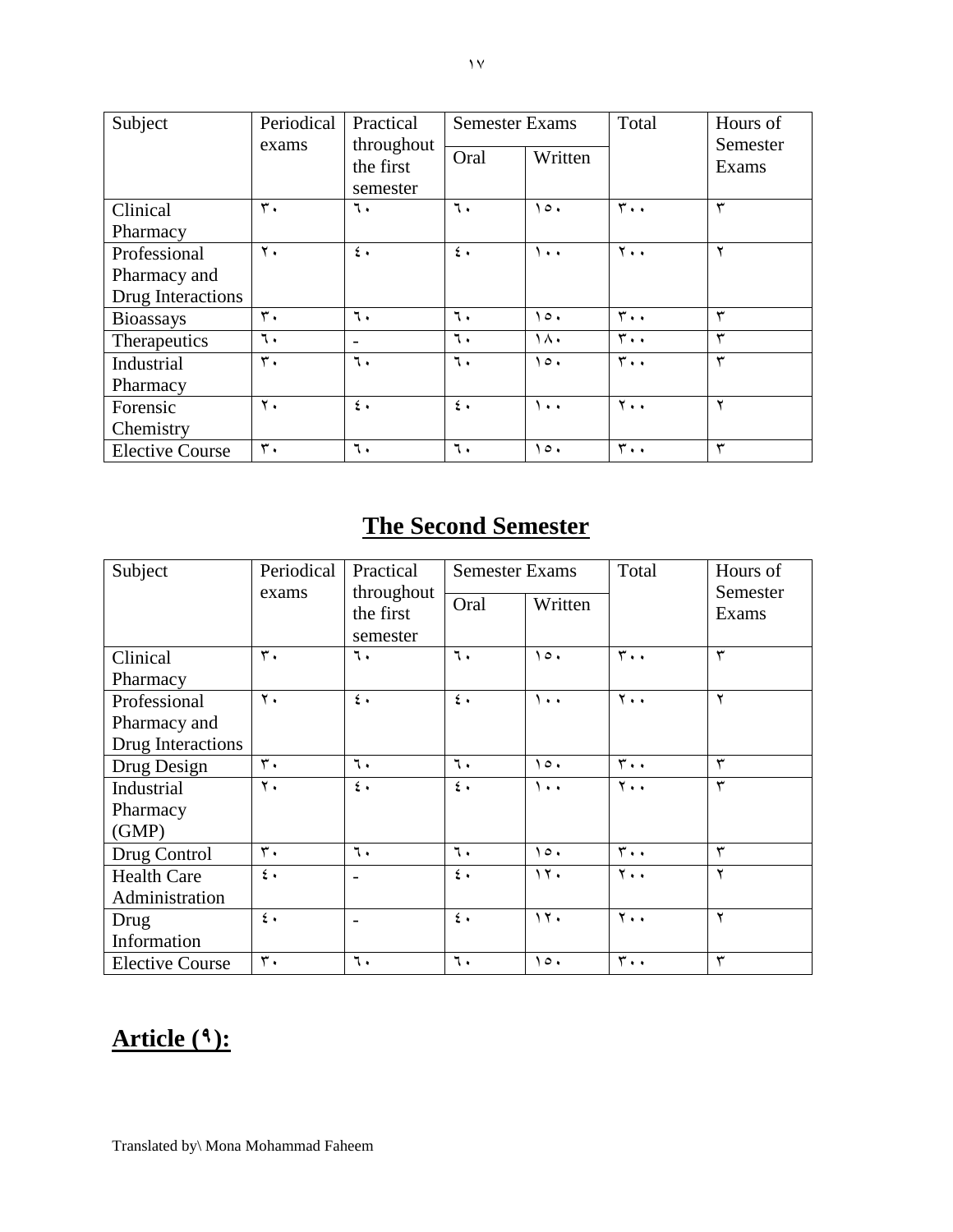Oral exams are held in the first semester in two subjects at least and in no more than half of the subjects taught. A student is entitled to choose the subjects in which he is going to take oral exams provided that registration for oral exams is before December each year.

 Concerning the subjects without oral exams, the mark allocated for oral exam is added to the written exam of the same subject. Faculty Council creates the system of periodical exams during the semester according to the tables stipulated in article  $(\lambda)$  of the bylaw.

#### Article  $(1)$ :

 A student has to take two training periods whose sum is not less than  $\mathfrak{t}$ ... hours according to the training project ratified annually by Faculty Council.

1- The first period:

It is not less than  $\gamma \cdot \cdot$  hours in the summer holiday that comes after the second year in a private pharmacy or pharmacy of a hospital.

2- The second period:

It is not less than  $\forall \cdot \cdot$  hours in the summer holiday that comes after the third year in a factory of pharmaceuticals or in a hospital that applies clinical pharmacy system.

 A student can continue training for more hours in one of these fields according to his desire and he has to inform Faculty Council in a written way if he stopped the training whether temporarily or permanently. A student cannot be granted the Bachelor's degree in Pharmaceutical Sciences unless he submits a certificate ratified by the official in each of the previously mentioned pharmaceutical institutions where he was trained. The certificate proves that he satisfactorily spent the period of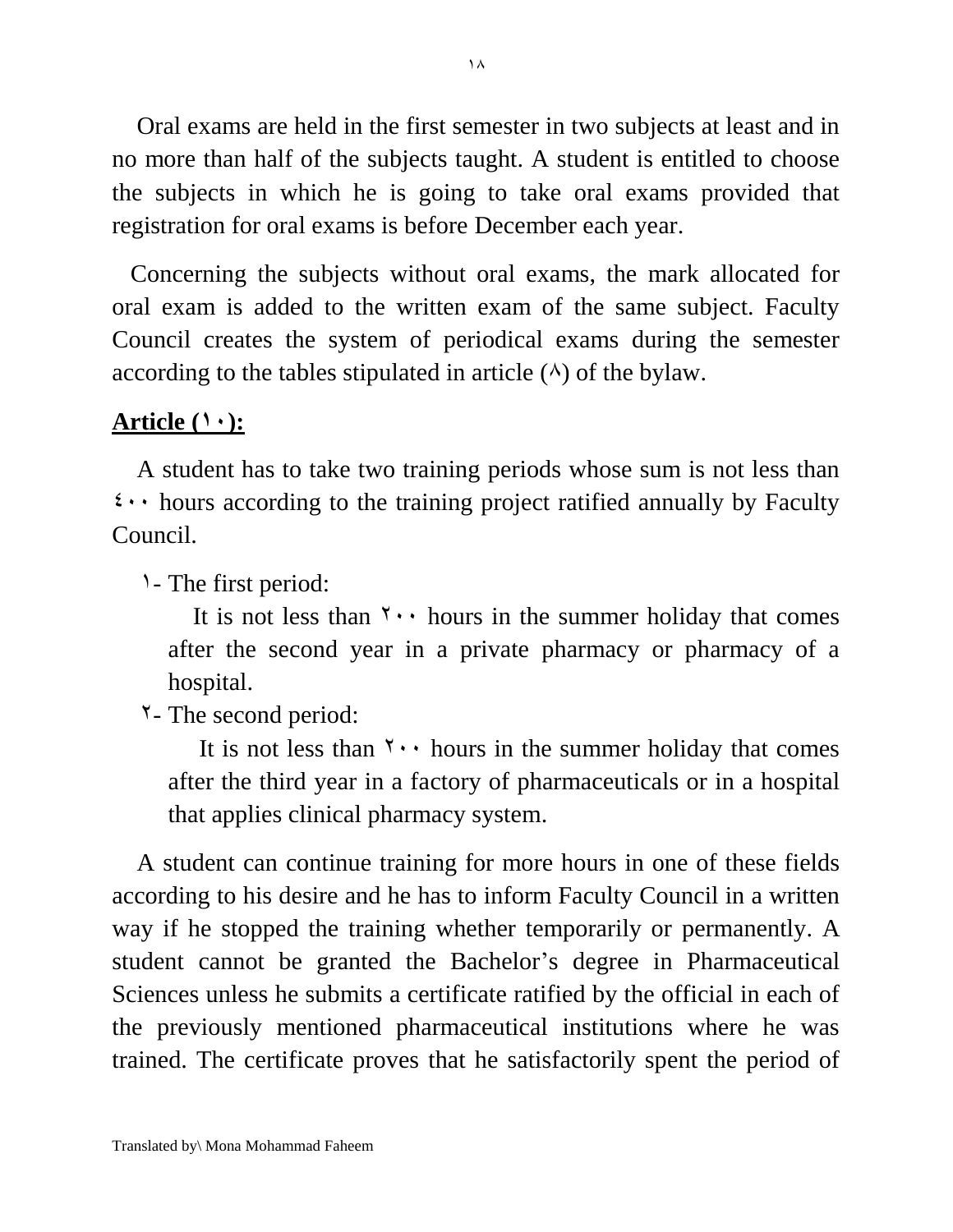training. This certificate is ratified by Faculty Council based on a report from training supervisors appointed by Faculty Council.

# **Article (11):**

A student's success is assessed with one of the following estimations:

Excellent:  $\lambda \circ \lambda$  or more of the total marks Very Good: from  $\sqrt{67}$  to less than  $\sqrt{67}$  of the total marks Good: from  $\sqrt{57}$  to less than  $\sqrt{57}$  of the total marks

Fair:

- a) from  $\sqrt{7}$  to less than  $\sqrt{2}$  of the total marks in basic sciences
- b) from  $\circ$ .  $\cdot$  to less than  $\circ$  is of the total marks of human and complementary subjects
- c) in the general estimation a student is successful in all subjects and got less than  $\sqrt{67}$  of the total marks

 A student who failed is assessed with one of the following estimations: Poor:

- a) from  $\forall \cdot \rangle$  to less than  $\forall \cdot \rangle$  of the total marks in basic sciences
- b) from  $\forall$ . to less than  $\circ$ .  $\lor$  of the total marks of human and complementary subjects

Very Poor: less than  $\forall \cdot \rangle$  of the total marks

Remark:

 Human and complementary subjects include: English, Mathematics (computer), Psychology, Sociology, and Health Care Administration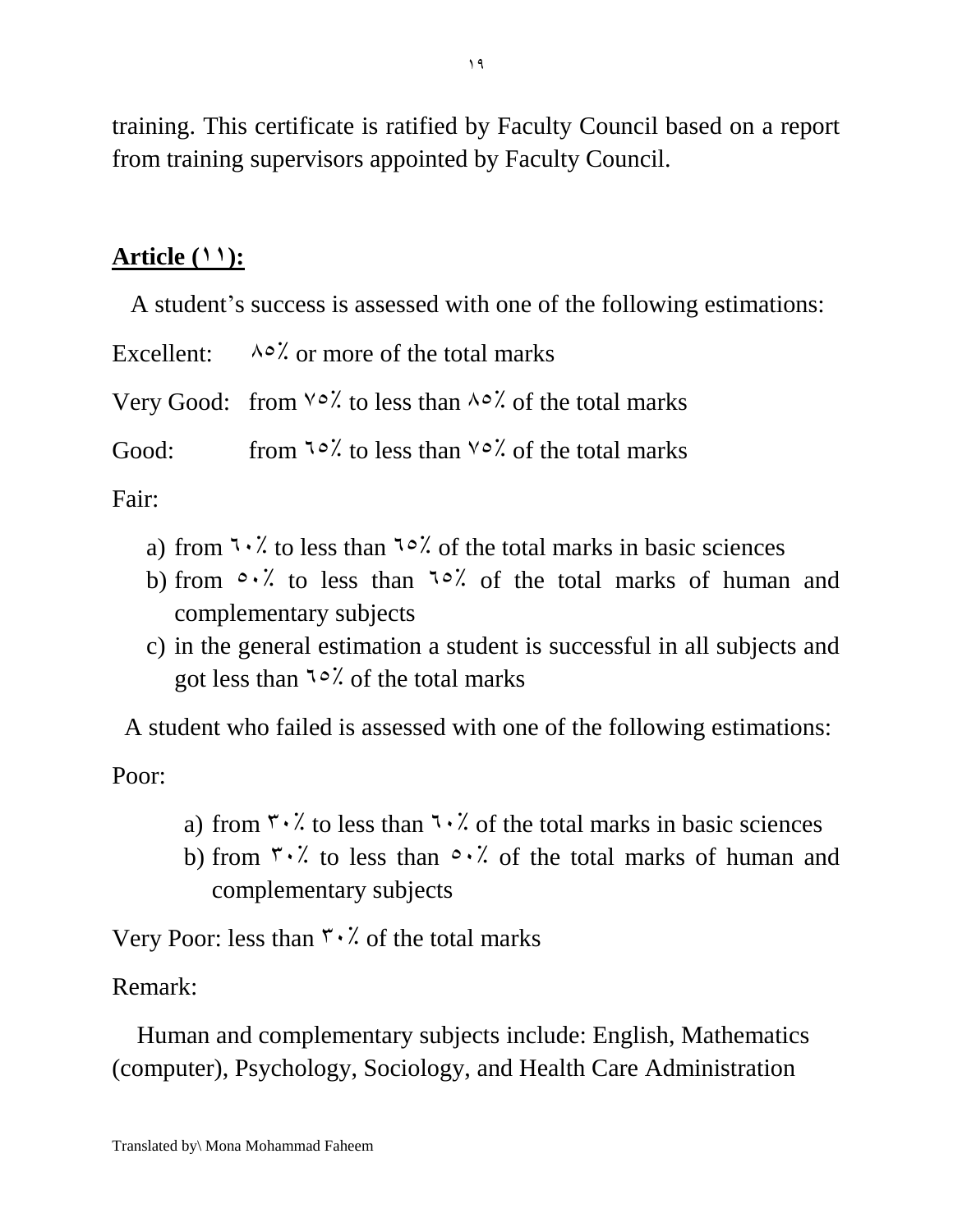#### **Article (17):**

In the light of article  $\mathcal{V}$ , the final estimation of the Bachelor's degree in Pharmaceutical Sciences is determined according to the marks obtained in all academic years including the preparatory year. However, the preparatory year is excluded when a student is granted the honor's degree as stipulated in the last paragraph of article  $\lambda^{\circ}$  of the executive bylaw of Universities Organization Law amended by the republican decree No.  $\mathbf{v} \cdot \mathbf{f} \cdot \mathbf{A}$ 

#### Article  $(17)$ :

 A student succeeds in subjects when he gets the total marks of the estimation of "Fair" at least according to stipulation of article  $(11)$  of this bylaw provided that the mark he gets in the written exam is not less than  $\forall \cdot \rangle$  of the total marks allocated for that exam.

#### **Article (14):**

 A student is transferred to the next academic year if he succeeds in all subjects or fails no more than two basic subjects and two complementary subjects as a maximum in each semester. In this case, the student takes the exams of the subjects he failed with students of his past academic year.

 Regarding final year students who fail no more than four subjects in the two semesters, exams are held for them in the subjects they failed in September of the next academic year. If they fail again, they take the exam of the subjects they failed at the end of the same year and so on.